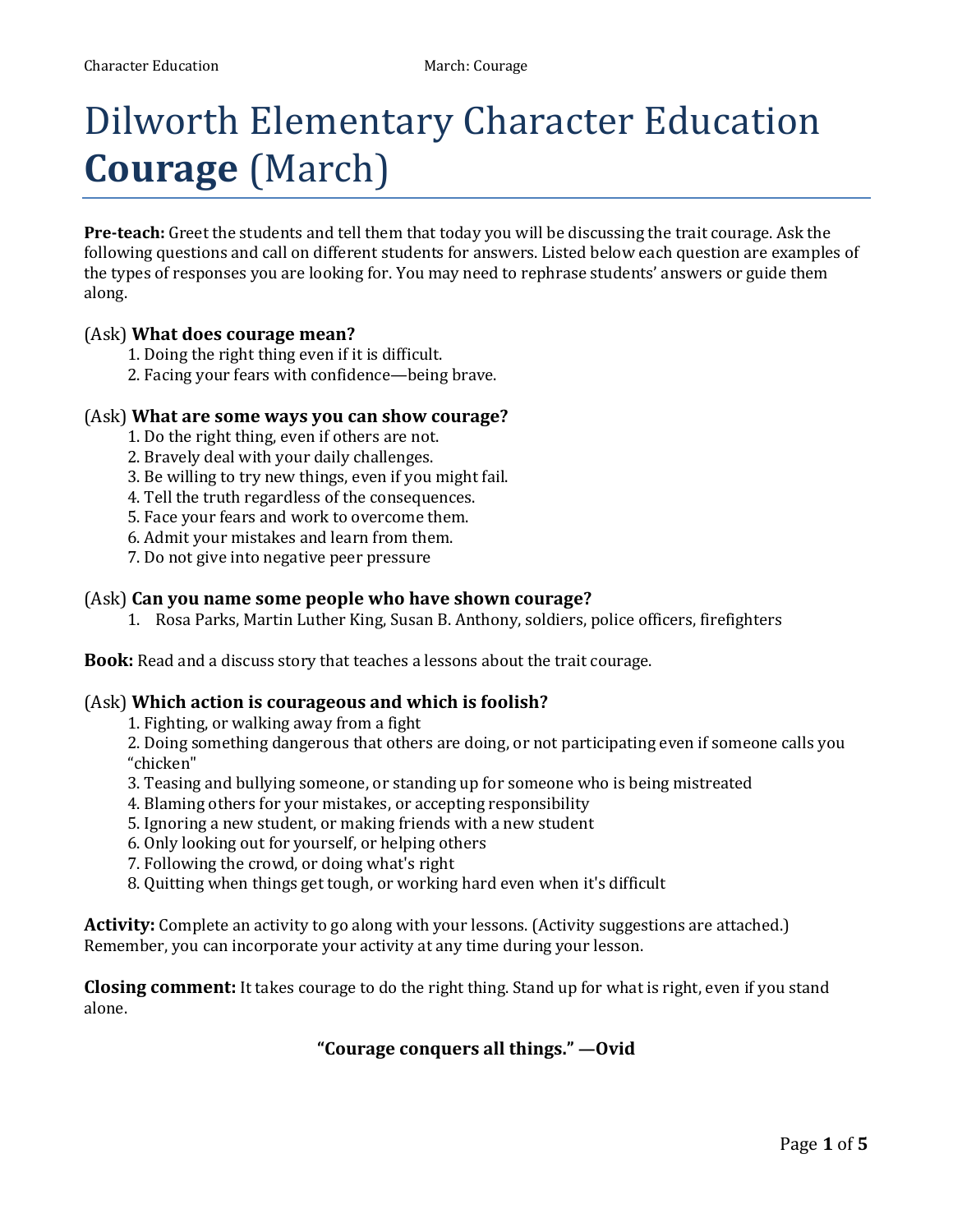# **Courage Activities**

### **What Does Courage Look Like?—All Dilworth Kindergarten Classes**

#### **Materials**: Drawing paper

Have students draw a picture of courage in action. Have them title their picture by completing the sentence "Courage is...." If possible, display the pictures in the classroom.

#### **The Courage to be Different—All Dilworth 1st Grade Classes**

**Materials**: Food or clothing from a different culture

Show or share the food or clothing with the class. Encourage them to try the food or allow someone to try on the clothing.

Ask if it is sometimes easier to do what others are doing, or to do something different. Is it courageous to do what feels right to you, if it's not what everyone else is doing? Would having everyone be exactly the same be very interesting? Would it be very interesting for you to never try anything new, or to never be curious about new things? Would that be very courageous?

Discuss how it might take courage to try something new or wear clothes that are different from what others are wearing. Does it sometimes take courage to include someone who is different or who is not always included? Talk about how it takes courage to do many things in life that end up bringing about positive feelings, like making friends with a new student or admitting a mistake and thereby showing yourself to be trustworthy.

Ask the students to share examples of their own acts of courage.

#### **On a Roll—All Dilworth 2nd Grade Classes**

**Materials**: One sheet of copy paper, small book

Show the class the piece of paper and ask them if there is any way the paper can hold the book at a distance from your hand by using only one hand to hold the paper. You can ask for several volunteers to try. Then take the paper and roll it tightly into a tube with a diameter of 1⁄2 to 1 inch. Hold the tube in one hand and carefully place the book on top of the open end of the tube. It should support the book.

Relate this unlikely ability of the paper to hold up the book to the ability we all have to turn our weaknesses into strengths and to show courage. The paper when it's flat is flimsy, weak, and lacking backbone and character—easy to crush and overwhelm. Some people who are faced with a problem or obstacle may lack the courage to confront the problem or stand up to the opposition. But with determination we can turn our weaknesses into strengths. Just as the paper can be rolled into a sturdy tube, we can work to be strong if we have the courage to persist. We will then develop backbone to hold up under pressure.

Ask the students to give examples of what someone could do to turn a weakness into strength. Examples: Mark has to give a presentation in class and he is afraid to speak in front of his classmates. Jackie loves to play basketball but she is considered short for her age and she is afraid to sign up for the team because her skills might not measure up. (*10-Minute Life Lessons*, by Jaime Miller)

#### **Act It Out!—All Dilworth 3rd Grade Classes**

#### **Materials**: None

Have students work in small groups to role play situations in which a person shows courage. You may want to write possible scenarios (feel free to review the examples given within various Courage activities for this month) on note cards and distribute one card to each group. Allow each group to perform their skit for the rest of the class. Afterward, ask if anyone has experienced similar situations, and allow students to share their moments of courage.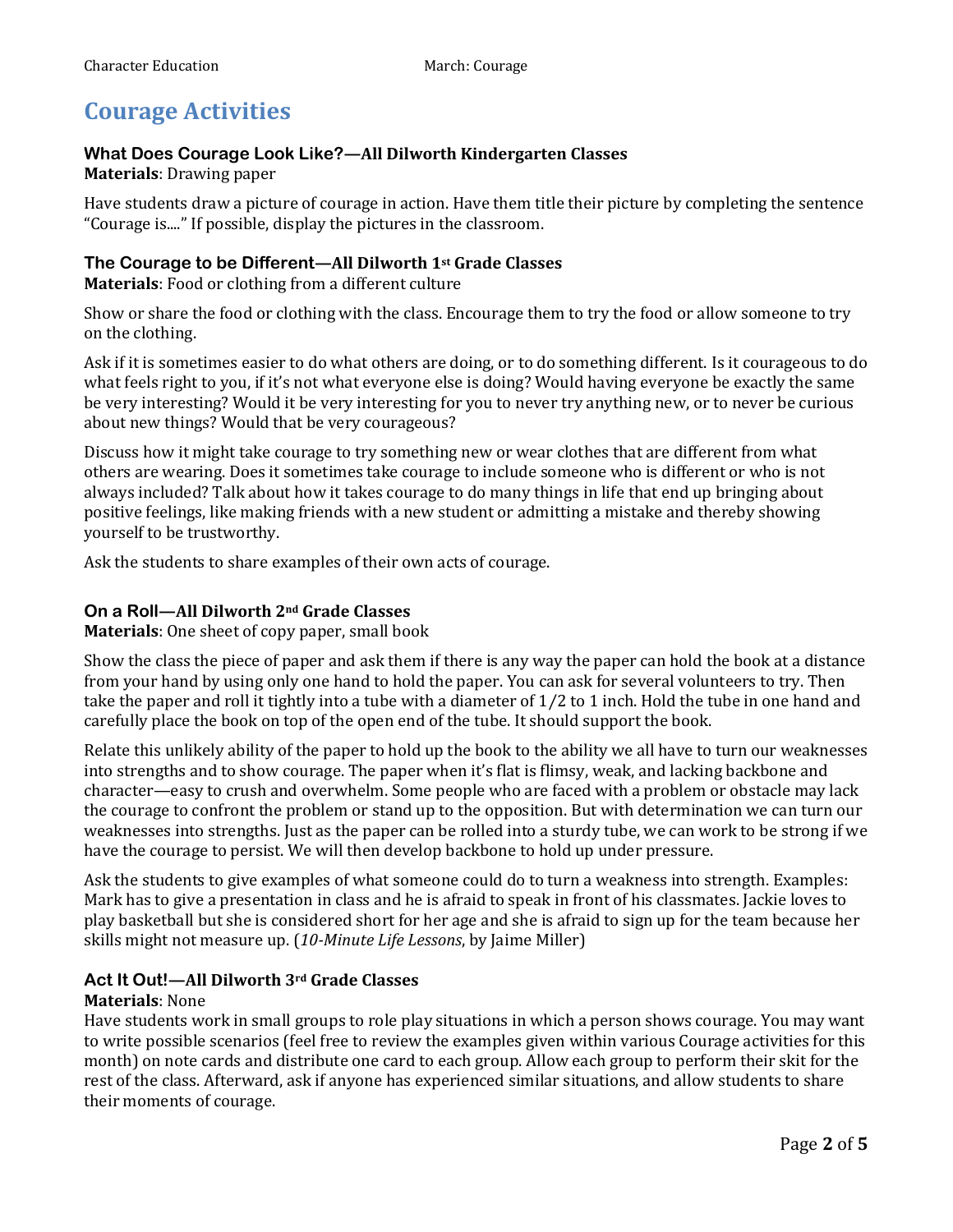# **Courage Activities,** *continued*

### **Gone Fishin'—All Dilworth 4th Grade Classes**

**Materials**: Paper, hole punch, paper clips, wooden dowel, string, magnet, and a can

Give each student a small piece of paper. Have them fold it in half. On the upper half, have them write down something they are, or were, afraid of. On the lower half, have them write what they did or could do to get over this fear. They do not need to put their name on the paper.

Punch a hole through the top of both pieces of paper near the fold, then attach a paper clip. Have students place the pieces of paper in a can. Have the students take turns dropping the end of the "fishing pole" (a wooden dowel with string and a magnet attached to the end) into the can. The magnet will attach to the paper clip. Then students can "reel in" the paper and read what is on. Discuss how it takes courage to overcome our fears. (*The Best of Character*, Duane Hodgin)

### **Showing Courage—All Dilworth 5th Grade Classes**

**Materials:** white board and white board pen

Ask students to consider each uncomfortable situation you pose, and ask them to write down how they would realistically respond. Write the situations on the board, allowing students to individually reflect and write down a response to each.

- 1.If I heard a student tease another about race or differences, I would probably…
- 2. If I saw one student grab another student's hat and run off with it, I would probably…
- 3.If I heard one student threatening another, I would probably…
- 4. If I came upon a fight between students outside school, I would probably…
- 5. If I saw someone threaten someone else with a weapon, I would probably…

Ask a few students to share their answer for the first situation. Discuss as a group for each response:

- What are the consequences of this reaction?
- What could happen as a result?

Continue to ask for examples of responses, and discuss likely outcomes and consequences.

To end, ask the students:

Why is it sometimes most courageous to allow someone else to handle a situation?

 Which of the given situations would it be inappropriate for someone your age to get involved in? (*Character Education Activities for K–6 Classrooms*, Sandra Peyser and Miriam McLaughlin, Minneapolis, MN: Educational Media Corporation. 1997.)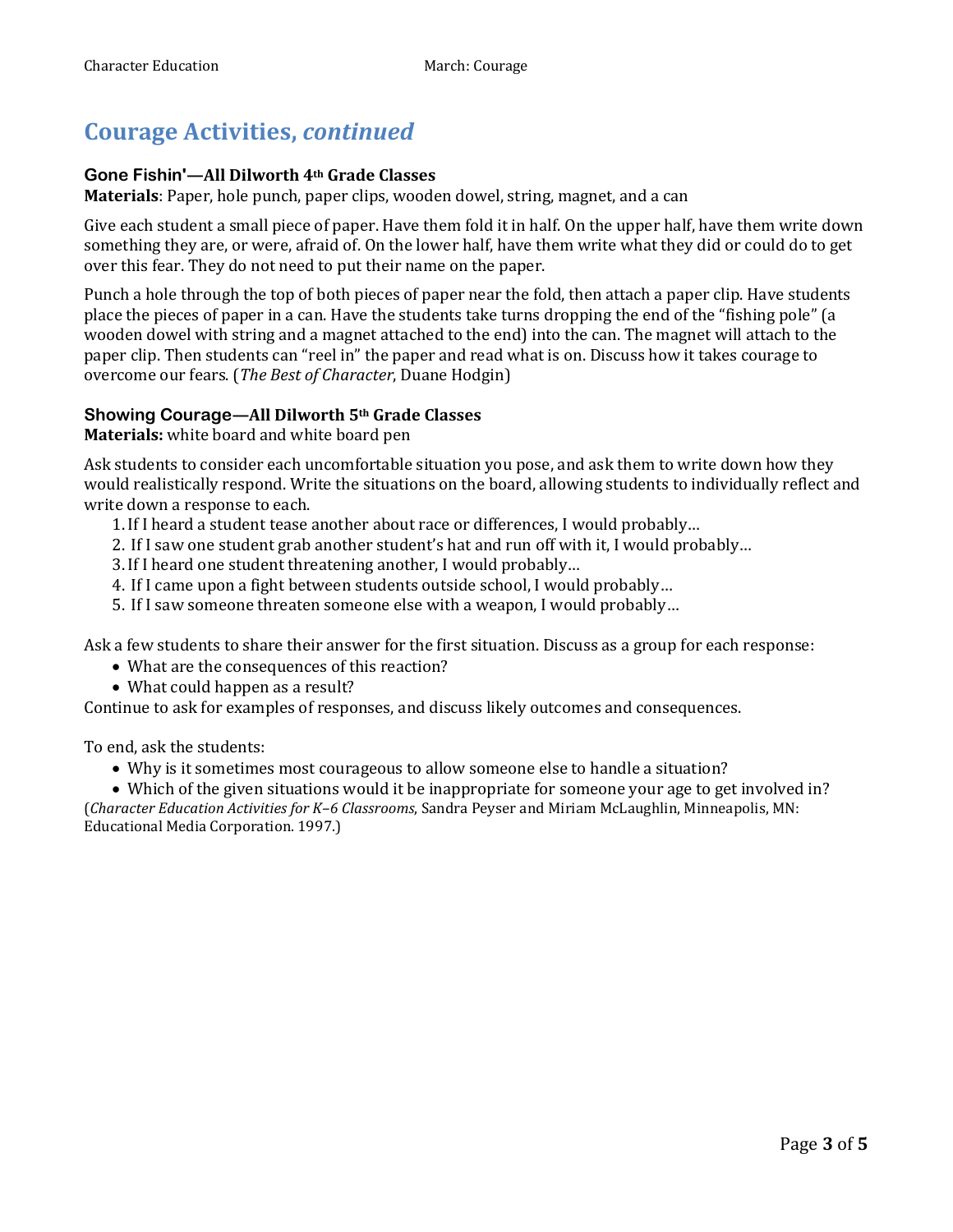## **Additional Courage Activity Options**

**Feel free to add one of these activities to your lesson, or replace your grade's assigned lesson with one below.**

#### **Student Superhero!** (Suggested for grades K–2)

**Materials:** Superhero "mask" or "cape" (can be made from paper, an inside-out and cut paper grocery bag with two holes punched and string run through the holes, maybe with an S drawn on)

Allow willing students to take turns wearing the mask or cape and playing the role of Student Superhero. Pose a situation to each willing participant in turn, and ask the student what their most courageous response would be.

- 1. You want to try an art class or learn another language, but you're afraid you won't be very good at it. What do you do?
- 2. You're with a parent and selling cookies in your neighborhood for a fundraiser, and neighbors you don't know are gardening in their yard. What do you do?
- 3. You want to sleep over at a friend's, but you're afraid of sleeping without a night light on. What do you do?
- 4. You see two students threatening each other and starting to fight on the playground. What do you do?
- 5. You're asked to go to a roller-skating party but you've never skated before and you know you might fall down. What do you do?
- 6. You wrote a great story and your teacher wants you to read it in front of the school, and you feel a little nervous about it. What do you do?
- 7. You aren't a strong swimmer and your friends want to play in the deep end of the pool. What do you do?

Ask the students:

- Does courage sometimes mean doing something you're uncomfortable with or afraid to fail at?
- Does courage *always* mean listening to your inner voice about if a situation isn't right? (Yes.)
- Can someone your age solve any problem you come across? Should you try, or is that sometimes not the right thing to do?
- Does being courageous always mean getting in the middle of a situation? Might it mean going and getting a grown-up to help?

#### **The Courage to Say No** (Suggested for grades 1–3) **Materials:** None

Ask the class to count off by 2s. Ask all number 1s to form a circle, and ask all number 2s to form a circle *around* the number 1s.

Ask each person in the circle of 1s to think of a favor they could ask a friend. (Could I borrow a pencil? Could I get a ride home today? Would you help me after school? Could you help me with this project?) Ask the 2s to imagine they're absolutely unable to help for some reason and will need to say no.

Ask the inner circle to turn so each person in each circle is facing someone in the other circle. Have the 1s all ask the person across from them to do their chosen favor, and ask the 2s to politely but firmly refuse. (I'm sorry, I can't. No, I'm sorry. No, maybe another time.)

Shift the 1s to the right one person, so they ask their favor of someone new. Instruct the 2s to politely but firmly refuse the request. Continue the cycle of shifting right one person, request, and refusal until each person in a circle has asked or refused each person in the other circle. *(continued on next page)*